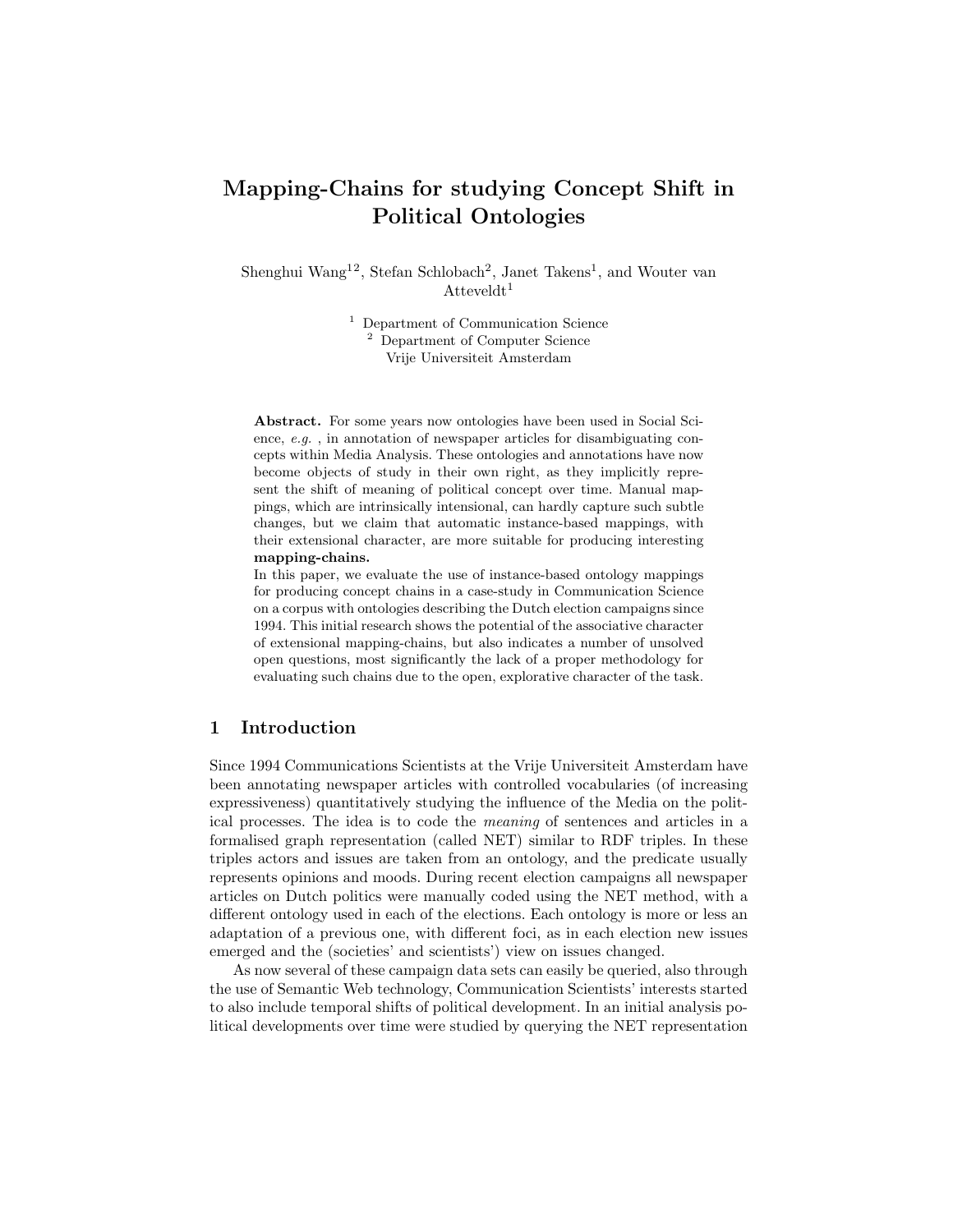of the articles from the different campaigns, which required manual mappings between the ontologies. In this paper, we propose a different approach, namely to study *concept shift* by using chains of extensional, *i.e.*, instance-based, mappings. Our hypothesis is that these mapping-chains represent subtle changes in meaning of the related concepts over time, and in this paper we will investigate this claim.

Methodology Following our previous work [1] we use information retrieval techniques to calculate document similarity between annotated articles, which we use subsequently to identify similarity between concepts. Chains between the most similar of these concepts thus produce graph-like structures (lines, trees, or DAGs), which "tell their own" story of Dutch politics over the past 15 years.

Research questions There are two major research questions, one regarding the correctness of our hypothesis, the second concerning the validity of our approach. More concretely we have to investigate:

- RQ1: What are suitable structures for representing mapping chains?
- $-$  RQ2: Can instance-based ontology mapping provide useful mapping-chains expressing concept shift, and how can we evaluate those chains?

The second research questions relates to a fundamental methodological issue, for which no simple answers exist: the vague character of the success criteria usefulness. To answer  $RQ2$  we will argue for usefulness through qualitative evidence, namely by providing some detailed analyses of chains in a real use-case. Automatically evaluating quality of chains is even more difficult. Remember that we want to use the extensional semantics of the concepts for determining the mappings, which makes the only comparison we have, namely an intensional gold-standard, difficult to justify. In our use-case, the line between what was identified to be a correct extensional mapping and what was an incorrect association was very fine, and studying this friction will be in our view an important future topic for this type of research.

Data, experiments and evaluation For our experiments we used 5 different ontologies from the Dutch election campaigns in 1994, 1998, 2002, 2003 and 2006. Our experiment were conducted by mapping each of ontologies with each other. Each ontology was used to annotate (around 5000) newspaper articles of the respective campaign. Some initial formal evaluation was done by comparing mappings with an existing manually created (intensional) alignment. Evaluating the quality of the chains is more tricky, as we will discuss in Section 5.3. The answer to RQ2 therefore remains anecdotal, and finally rather unsatisfactory.

Applications and generality Capturing meaning shift, particularly the extensional associations, of concepts over time, can help communication scientists to apply analysis on the dynamics of the political developments over time. This line of research is also generalisable in many other areas where similar problems occur, such as development of medical systems, e-Science, knowledge management, and other social networks, etc.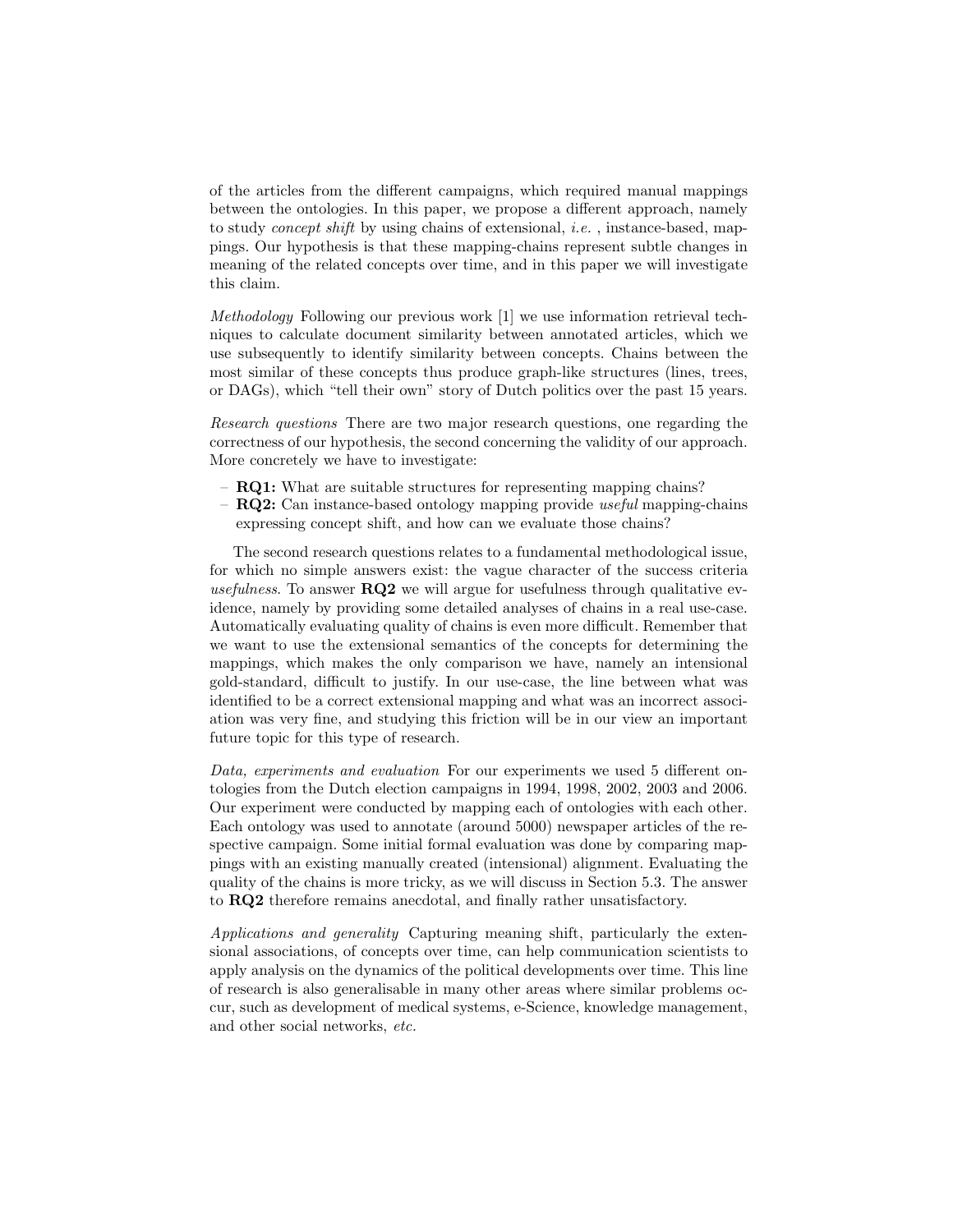## 2 Instance-based matching method

Instance-based ontology matching techniques have shown its capacity of dealing with matching cases where lexical and structural techniques could not be applied effectively [2, 3]. A straightforward method is to measure the common extension of concepts [4, 5]. The major limitation of this method is usually a lack of shared instances. Recently, we have investigated ways of detecting concept correlation using the similarity between their instances  $[2, 1]$ . In our case, coders used concepts to describe the content of newspaper articles. We consider an article as an instance of a concept, if the concept is used to describe this article. Our hypothesis is that, even if the ontologies during different election periods are different, two similar articles should have been coded using similar concepts. Therefore, finding similar instances can lead to similar concepts.

Let  $O_1$  and  $O_2$  be two ontologies which are used to annotate two instance sets  $I_1$  and  $I_2$ . The instance-matching based method consists of two steps:

- Instance enrichment. For each instance  $i_1$  in  $I_1$ , find the most similar instance  $j_2$  in  $I_2$ . We consider  $i_1$  to be an instance of the concepts which  $j_2$  is described with. The same operation is applied in the other direction. In the end, an artificial common instance set is built.
- Concept matching. Each concept corresponds to a set of instances, including their real instances and those enriched in the previous step. A corrected Jaccard similarity measure is applied to calculate the similarity between concepts from different years. That is

$$
Jac = \frac{\sqrt{|c_1^i \cup c_2^i| * (|c_1^i \cup c_2^i| - 0.8)}}{|c_1^i \cup c_2^i|} \tag{1}
$$

where  $c_1^i$ ,  $c_2^i$  are the instance sets of two concept  $c_1(\in O_1)$  and  $c_2(\in O_2)$ .<sup>3</sup>

Two concepts with sufficient similarity are considered mapped. A set of mappings between concepts of two ontologies form an alignment between the ontologies.

Instance matching There are different ways to match instances. A simple method is to consider instances as documents, and apply information retrieval techniques to retrieve similar instances (documents). We use a tf-idf weighting scheme which is often exploited in the vector space model for information retrieval and text mining [6]. The idea is that each document is represented by a vector, each element is a weight of a word which occurs in this document. Each word is weighted using its  $if-idf$  value. Traditionally, a query is represented as a vector using the idf of the to-be-queried dataset. In our case, the same word is likely to have different importance in different datasets, therefore, while building the vector representation of each document, we use the corresponding idf values

<sup>&</sup>lt;sup>3</sup> To avoid very high scores in the case of very few instances a 0.8 parameter was chosen so that concepts with a single (also shared) instance obtain the same score as concepts with, in the limit, infinitely many instances, 20% of which co-occur.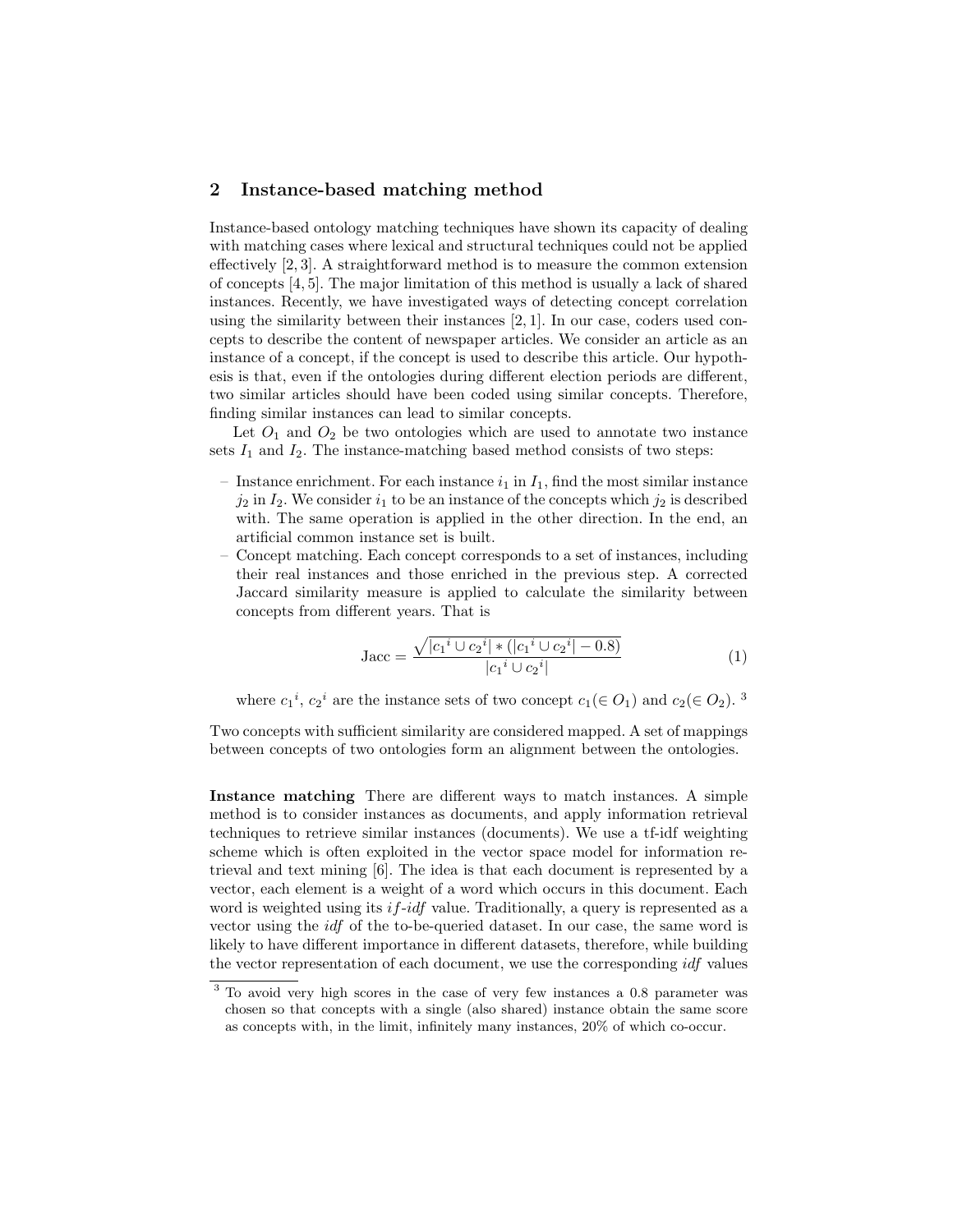|      |      | Year Articles Concepts used | Concept manually mapped to |                                       |  |  |
|------|------|-----------------------------|----------------------------|---------------------------------------|--|--|
|      |      |                             |                            | existing concepts added news concepts |  |  |
| 1994 | 1502 | 101                         | 54                         | 37                                    |  |  |
| 1998 | 5635 | 312                         | 154                        | 135                                   |  |  |
| 2002 | 6323 | 370                         | 201                        | 110                                   |  |  |
| 2003 | 5053 | 299                         | 190                        | 89                                    |  |  |
| 2006 | 5126 | 580                         |                            |                                       |  |  |

Table 1. Datasets and manual mappings of different years.

of words calculated within the dataset to which the document belongs. Based on such vectors, the cosine similarity is used to determine the similarity between two documents. In this way, instances from different datasets are matched, and the information is used for the enrichment process.

Chains of mappings After alignments are generated between multiple ontologies, with some ontologies involved in multiple alignments, it is possible to generate chains of mappings between a series of ontologies, in, for example, a chronological order.

Let  $A_{12}$  and  $A_{23}$  be the alignments between  $O_1$  and  $O_2$  and between  $O_2$ and  $O_3$ . If there is a mapping in  $A_{12}$ ,  $\langle c_{1i}, c_{2j}, v_{ij}^{12} \rangle$  and a mapping in  $A_{23}$ ,  $\langle c_{2j}, c_{3k}, v_{jk}^{23} \rangle$ , this results in a two-step chain of mapping from  $c_{1i}$  to  $c_{3k}$  via  $c_{2j}$ , with a confidence value  $v_{ik} = v_{ij}^{12} \times v_{jk}^{23}$ . When there are a series of alignments between  $O_1$  and  $O_2$ ,  $O_2$  and  $O_3$ , until  $O_{n-1}$  and  $O_n$ , this will result in n-1-step chains of mappings

$$
\langle c_{1i} \rightarrow c_{2j} \rightarrow \cdots \rightarrow c_{n-1,k} \rightarrow c_{nl}, v_{ij}^{12} \times \cdots v_{kl}^{n-1,n} \rangle.
$$

In this paper, we investigate 4 different kinds of mapping-chains, and investigate their usefulness in a practical application:

- 1. Top-1 forward chain (such as in Fig.:2): in each step, only the mapping with highest confidence is considered.
- 2. Top-n forward-chains (such as in Fig.:4): in each step, the the best n mappings are considered, starting with the first ontology.
- 3. Top-n backward-chains (such as in Fig.:5): in each step, the the best n are considered, starting with the last ontology.
- 4. Top-n kite (such as in Fig.:6): starting with the first ontology in each step, the mappings with the n highest confidence values for which there exist a top n mapping chain to the correct mapping (according to the gold standard).

## 3 Ontologies in Semantic Network Analysis

The series of ontologies to be mapped are the ontologies used to code newspapers during five recent Dutch elections taking place in 1994, 1998, 2002, 2003, and 2006. The articles were coded using the Network analysis of Evaluative Texts (NET) method [7], popularly used in the Semantic Network Analysis. During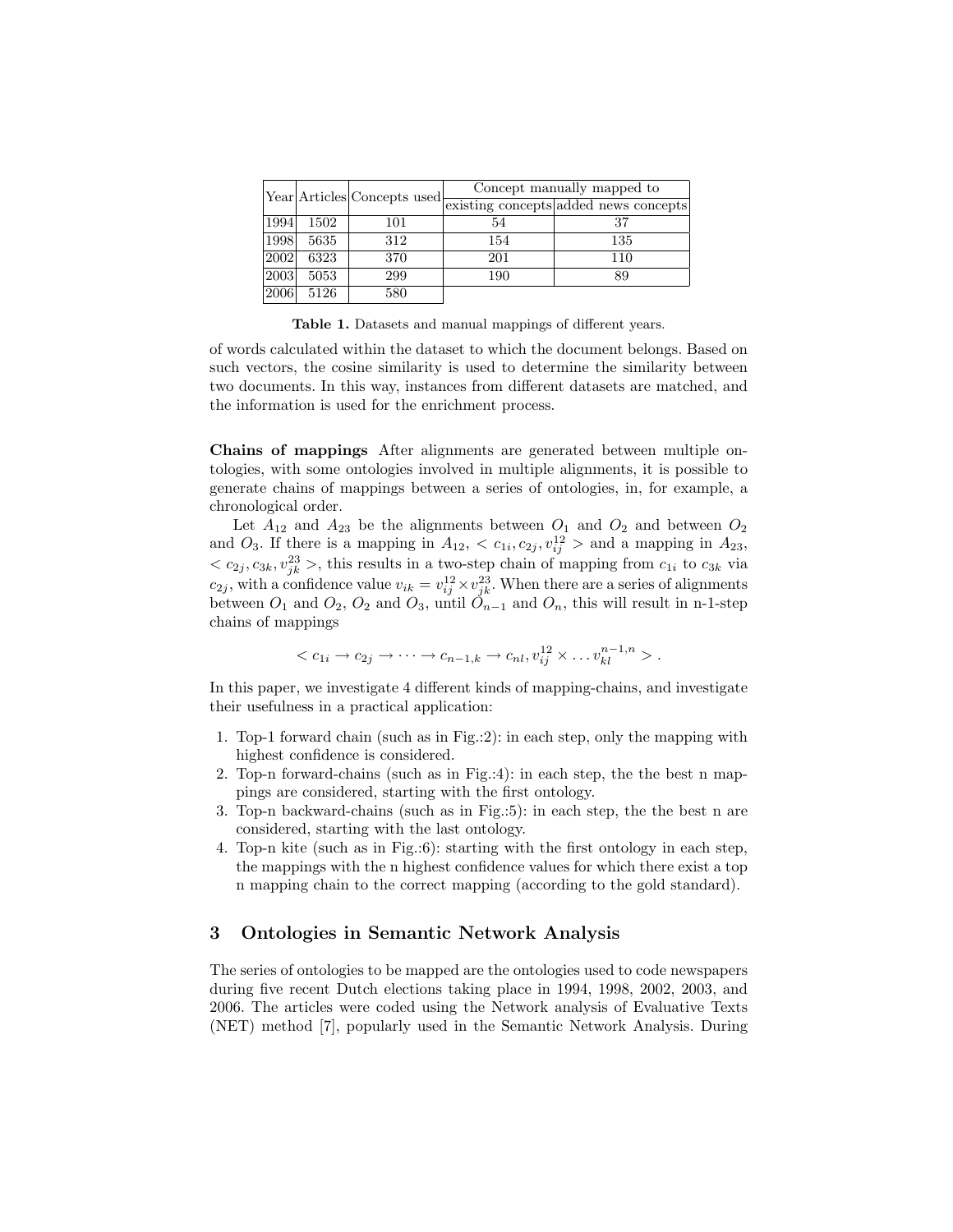each election year, annotators coded newspaper articles using the ontology available to them. Take as an example a sentence in a newspaper article during the election period in 2006.

Example 1. Het Openbaar Ministerie (OM) wil de komende vier jaar mensenhandel uitroeien. (The Justice Department (OM) wants to eliminate human trafficking within the next four years.)

The sentence is coded as  $\leq m$ ,  $-1$ , human trafficking>, where om and human trafficking are two concepts in the ontology used in 2006, while -1 indicates the Justice Department is negative about human trafficking. In this example, we consider this sentence to be an instance of the two concepts involved. All five ontologies are represented in the standard SKOS format [8]. Each concept has an prefLabel and possibly a few altLabel which are the synonyms of this concept and also used by coders in the coding process. Except the most recent election, all the newspapers are coded at the article level, but mainly based on the first three sentences. In 2006, the coding is at the sentence level.

The synonymous concepts were found manually. As shown in Table 1, the number of manually mapped concepts is smaller than that of concepts found in the actual coding. The reason is that new variations of the concepts were manually input to the database. These variations are very likely to be synonyms of concepts in the ontologies or pure typos, which were not covered during the manual mapping process.

Alignments between ontologies of previous years to the latest 2006 version have also been made manually. However, some concepts used in previous years cannot find the exact correspondences in the 2006 version. In that case, the domain experts added new concepts to the current version. The last column of Table 1 indicates how many new concepts were added during the manual aligning process. These new concepts are not used during the coding of 2006 articles, which means they do not have any instances in the 2006 corpus and were therefore not considered in our automated evaluation.

## 4 Base experiments: single mappings

Before focussing on chains of mappings, we need to show that our methods for calculating individual mappings are trustworthy. We first map all previous ontologies to the 2006 ontology. According to the extensional mapping technique, one concept can be related to multiple concepts, each with a certain amount of relatedness. As only one mapping for each concept was considered in the manual mapping results, for each concept, we take the mapping with the highest confidence value  $(i.e.$ , the corrected Jaccard similarity) as the final mapping of this concept. Table 2 shows precision and recall of these 1:1 mappings.

For all the concepts which were manually mapped with existing concepts in the 2006 ontology, we also measure the mean reciprocal rank (MRR)  $mrr =$  $\frac{1}{|C|} \sum_{i=1}^{C} \frac{1}{rank_i}$ , where C is the set of concepts, the rank<sub>i</sub> is the rank of the concept which  $C_i$  should be mapped to. When  $C_i$  does not have a match, the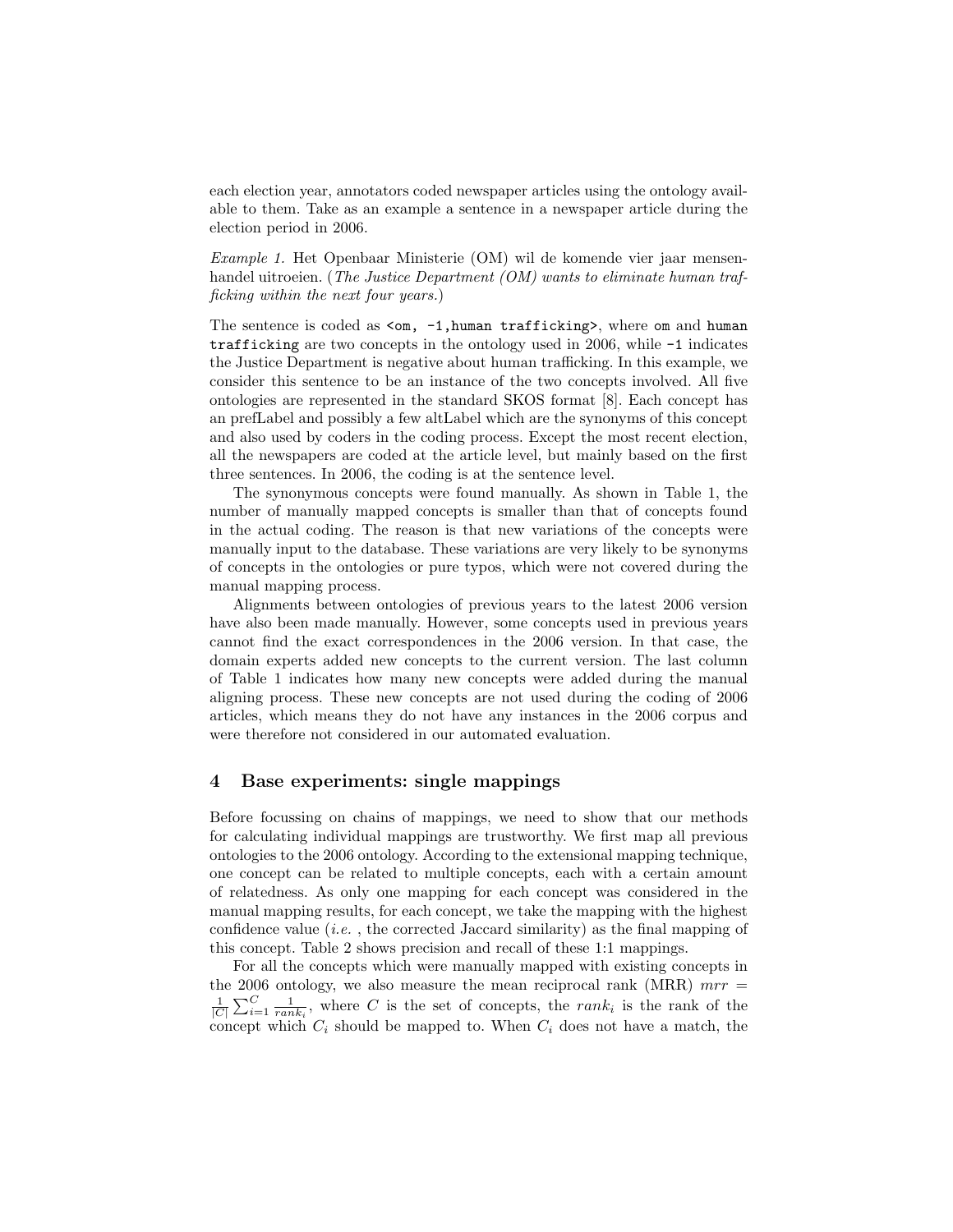|      | Year Precision Recall |      |      | Year Precision Recall |      |
|------|-----------------------|------|------|-----------------------|------|
| 1994 | 0.22                  | 0.22 | 1998 | 0.33                  | 0.33 |
| 2002 | 0.36                  | 0.35 | 2003 |                       | 0.4  |

Table 2. Evaluation of 1:1 mappings based on the sentence and article level

| Year | $\mid$ Concepts $\mid$ Concepts $\mid_{\rm MRR} \mid$<br>Found | matched |      | Year | $\mid$ Concepts $\mid$ Concepts $\mid_{\mbox{MRR}}\mid$<br>Found | matched  |      |
|------|----------------------------------------------------------------|---------|------|------|------------------------------------------------------------------|----------|------|
| 1994 | 532                                                            | 39      | .41  | 1998 | 561                                                              | 102      | 0.47 |
| 2002 | 570                                                            | 143     | ).54 | 2003 | 570                                                              | $^{136}$ | 0.58 |

Table 3. Mean Reciprocal Rank: from 2006 to the previous years, where "Concepts Found" is the number of concepts for which we have found some mappings, "Concepts matched" is the number of concepts for which we have recovered the correct mapping.

reciprocal rank is set to 0. A higher mrr indicates the correct matches are ranked in the more front position. Table 3 shows that the correct mapping is ranked on average within the top 10 proposed ones.

## 5 Main experiments: Chains of mappings

The main topic of this paper is to investigate the use of chains of mappings of concepts from ontologies from 1994 to 2006.

#### 5.1 Quantitative analysis

Based on the manual alignments, we can measure the precision and recall of the chains. For each concept from 1994, top K mappings are taken into consideration, each of which will be expanded by its top K mappings too, and so on.<sup>4</sup> A chain can start from any concept of any year. For all chains with n steps,  $n = 1, 2, 3, 4$ , we measure the precision and recall respectively. A chain is considered to be correct if the two end-point concepts form a correct mapping according to gold standard, *i.e.*, the correctness is 1; a chain is partially correct and the correctness is the number of correct mappings on the way over the number of steps. In the end we take the average of the correctness of all individual chains as the final precision. The partial correctness is not considered when calculating the recall. The evaluation results are shown in Fig. 1.

Clearly, when considering more mapping candidates, more noisy data is included. Fig. 1 (c) gives the raw count of chains in terms of the choice of K. Note the numbers are in log scale. The red line indicates the number of chains with the two end-point concepts form a correct mapping judged by the gold standard.

<sup>4</sup> By expanding via different intermediate mappings from one concept, the total amount of chains is growing, but not exponentially. The reason is that concepts related to the starting concept tend to have a similar extensional semantics.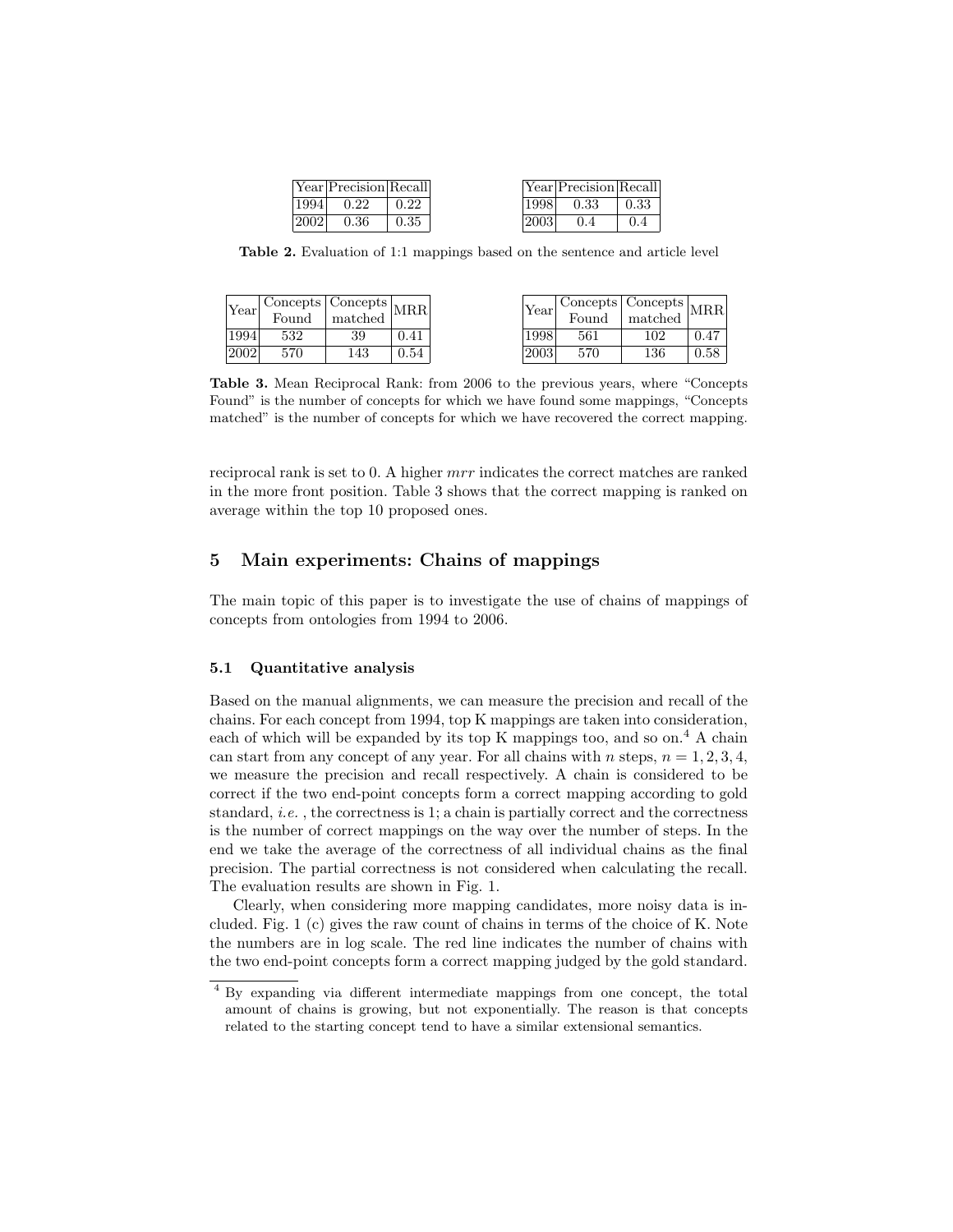

Fig. 1. Performance of the mapping chains. The x-axis indicates, for each concept, the top K related concepts are considered.

If only taking top 1, 2 or 3 related concepts, when the steps goes up, the number of correct chains drop, but the total amount of chains drops even faster. The precision of multi-step chains is actually higher than that of shorter chains. This suggests, even the absolute correctness of direct mappings may not be perfect, a multi-step chains of less perfect mappings may still lead to correct mappings over all time. Unfortunately, when taking more less related concepts, the number of correct chains goes up, but the sheer amount of total chains climbs up more rapidly, which cause the precision to drop in the end; the precision of multi-step chains is lower than that of shorter chains, that is the quality of the mappings degraded when the intermediate steps became longer.

#### 5.2 Qualitative analysis of chains

A qualitative analysis of chains of mappings provides interesting insights in the value of the matching of ontologies over time for social sciences. A typical example of mapping of concepts over time will be discussed. The domain-specific political analysis will be supplemented by a methodological discussion (we call it Metaanalysis provided in italics) from the perspective of the usefulness of mapping-chains.

Let us start with an analysis of different chains for the two concepts asylum seekers ("asielzoekers") and senior citizens ("ouderen"). Figure 2 shows that the concept of asylum seekers (label: asielzoekers) is correctly mapped in each of the election years to the same concept at the highest rank. This result indicates that no or limited topic drift occurred. The confidence value slowly deteriorates, which might imply that the debate about asylum seekers has become more multifaceted. An alternative explanation is that the number of concepts relating to asylum policy in the ontologies has increased because of the increasing political interest in asylum policy.



Fig. 2. Top 1 foward expansion for concept asielzoekers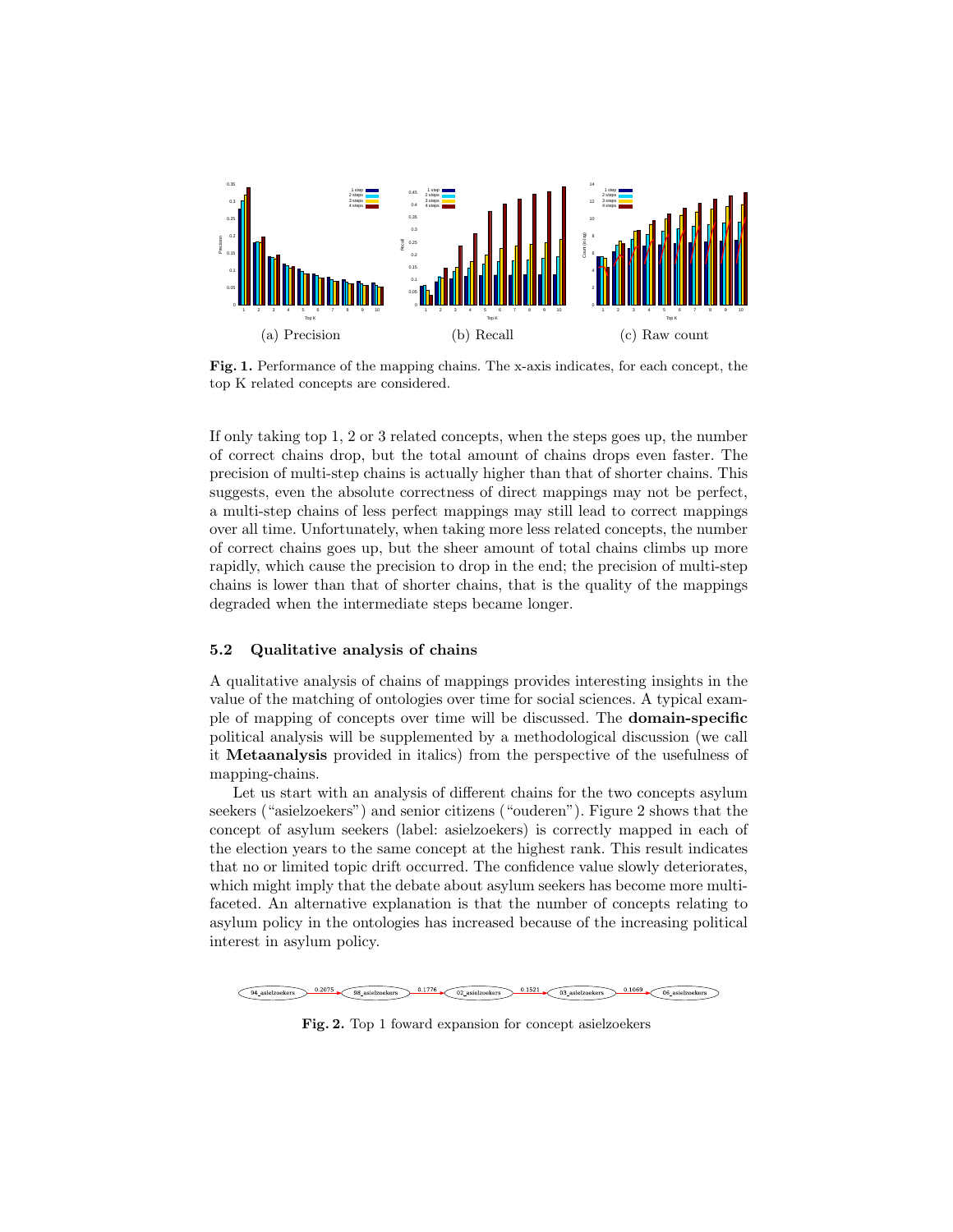Metaanalysis 1: Even from a simple top 1 forward chain, some lessons can be drawn. However, note that analyses of this kind depend on the **confidence** values, which are rather dubious at best. Top 1 chains are more interesting objects of study when more drastic shifts occur.



Fig. 3. Top 1 foward expansion for concept ouderen

Figure 3 shows that the elderly concept (ouderen) is only mapped to the expected concept between 1994 and 1998. The 1998 concept of the elderly is mapped to "obligation to apply for a job for the unemployed" (sollicitatieplicht). The abolition of the exemption of the obligation to apply for a job for the elderly was an election issues in 2002, which explains the link between these concepts. Both concepts should be considered as social security issues from a theoretical stance, since the elderly became an election issue during election campaigns with regard to special social security arrangement for the elderly. In 2003 the obligation to apply is correctly mapped to the 2002 concept. In 2006 the obligation to apply is mapped to the related concept of the unemployed.

Metaanalysis 2: Association versus similarity: One of the crucial methodological problems is the formal meaning of the mappings between two concepts such as the elderly and the obligation to apply. Clearly, our instance-based methods find mappings with an extensional semantics, i.e. , the use of the concepts in annotating articles is related. A domain expert can identify elements of the intensional meaning that relate these two concepts in the specific case. Concretely, the issue "senior citizen" in 1998 and the issue "obligation to apply" in 2002 also share an intensional meaning. However, to the best of our knowledge there is no theory to formalise the relation between the extensional meaning and the intensional meaning of the mappings. In the following we will see examples where using association misses the goal of finding similarity, in particular when chains of mappings are considered.

Although the asylum seeker concept is mapped correctly, the chains including top 2 concepts – represented in Figure  $4$  – give additional insights into the nature of the asylum debate over time. An analysis of the secondly ranked concepts shows with which issues asylum seekers have been associated during the election campaigns. In 1998 asylum seekers are mapped to the Cabinet of the time (kabinet kokmierlods), which follows from the fact that this Cabinet paid much attention to this issue. The second rank concepts in the following years indicate changes in the proposed policy measures. In 2002, when the anti-immigration party LPF came into power, asylum seekers are mapped to the constraint of the influx of refugees (instroom beperking). In 2003, after the LPF had left the government, it was mapped to a non-restrictive measure, assistance to illegal immigrants (opvang illegalen). In 2006 – the year in which another anti-immigration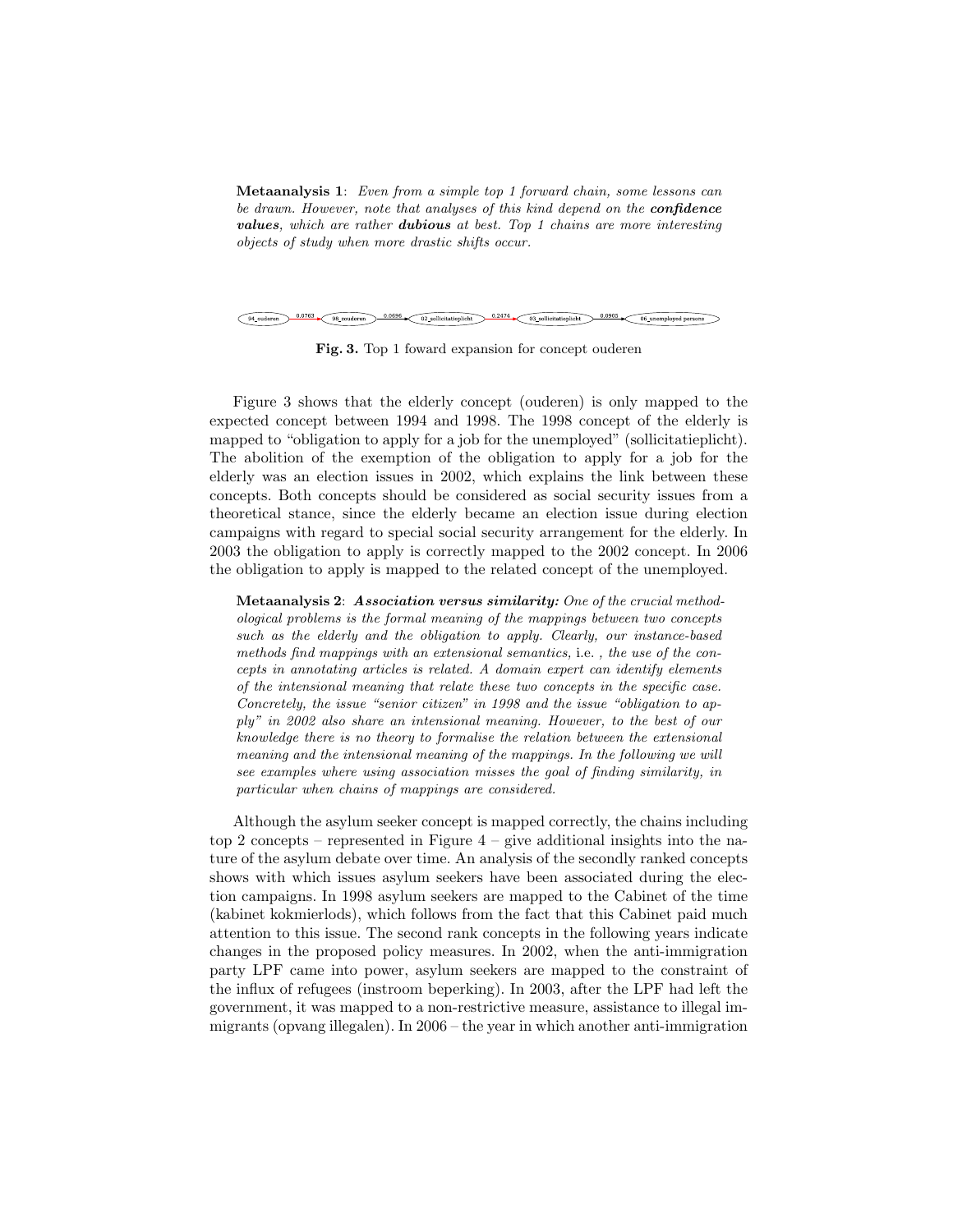

Fig. 4. Top 2 foward expansion

party made an upsurge – was mapped to integration. It is worth noting that in 2006 the second rank mapping (integration) has a positive connotation, which suggests that the new anti-immigration party did not manage to influence public opinion to the degree the LPF managed in 2002.

Metaanalysis 3: This nice example shows a number of useful findings from the Communication Scientist perspective. The chains of intensional meaning of the concepts at the time of their use provides interesting, and very subtle, developments for further investigation. Given that the top 1 mappings are all correct, the interest lies particular in the second ranked mappings of each step, which tell a story of Dutch politics.

With the expansion of the chain, some concepts that were mapped to secondly ranked concepts do not always directly relate to asylum seekers anymore. While the secondly ranked concept assistance to illegal immigrants in 2003 was plausibly mapped to illegal immigrants (illegalen), it was also mapped to organ donation (orgaandonatie). This latter mapping is explained by a particular political actor who propagated both the assistance to illegal immigrants in 2003 and organ donation in 2006.

The lower half of the figure does not directly relate to asylum seekers either, since the Cabinet in 2003 was not mapped at a high rank to asylum seekers anymore, but to the military aircraft Joint Strike Fighter (jsf) and business (bedrijfsleven), which in turn were mapped to concepts in the military and economical area. We omitted parts of the lower half for space reasons.

Metaanalysis 4: These are examples, where association can lead to unrelated concepts in 2 steps only. This highlights one of the biggest methodological challenges: how to distinguish useful and non-useful chains. Early erroneous associations can turn large parts of the analysis practically useless.

Figure 5 containing the backward chain starting from 2006, complements the information about the nature of the asylum debate. Studying the secondly ranked concepts mapped to asylum seekers in the backward direction, partially differing association with asylum seekers appear. Asylum seekers in 2006 are mapped to crime (criminaliteit) in 2003. In recent elections immigrants (including asylum seekers) have been regularly associated with crime by anti-immigration parties. Although these concepts are not directly related, they are related to each other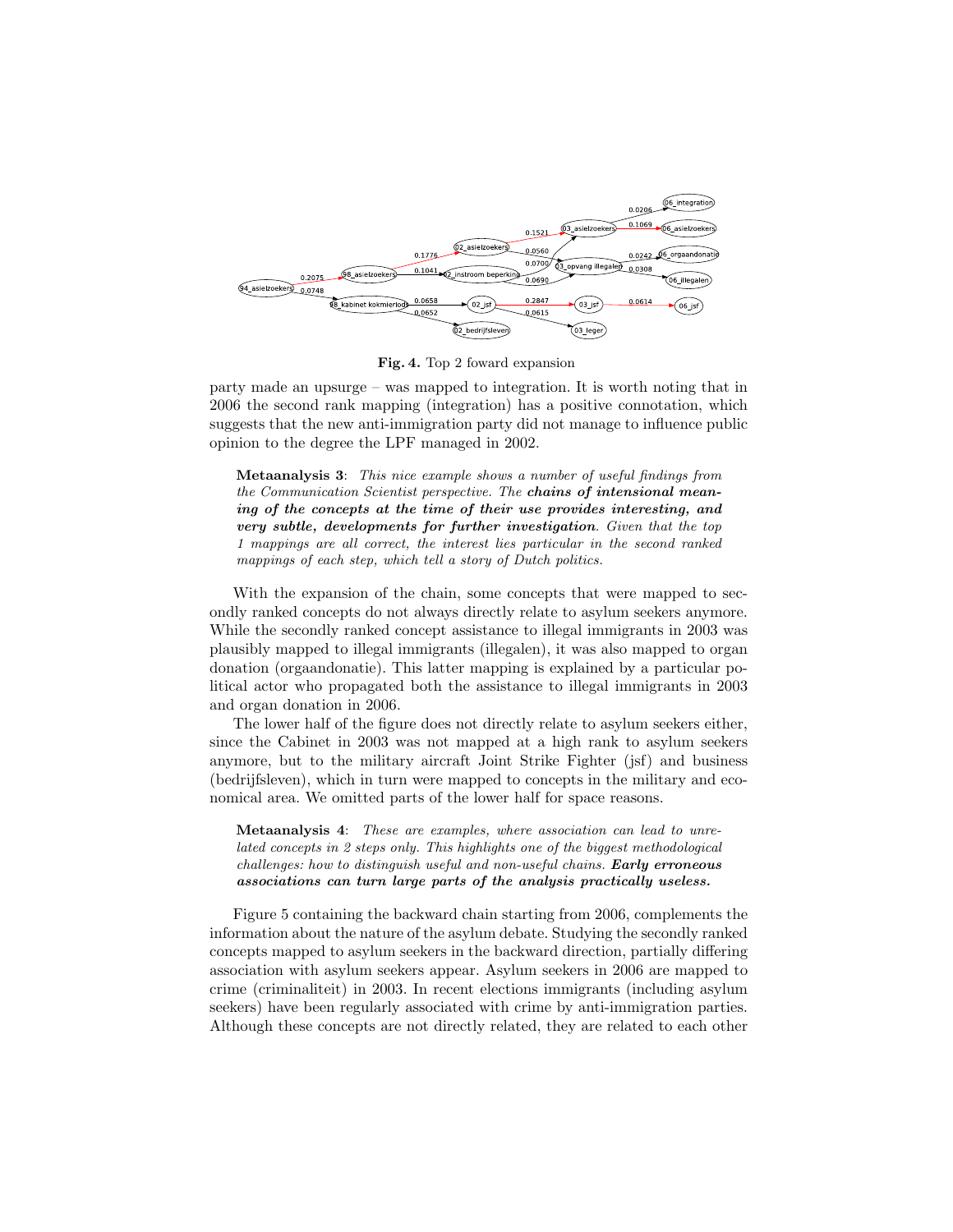

Fig. 5. Top 2 backward expansion

in the political reality. As in the forward mapping asylum seekers in 2003 is mapped to the constraint of the influx of refugees in 2002. In 1998 they are mapped to the police (rpolitie) and in 1994 to the Cabinet (luko lubbersko). The mapping to the police is in line with the mapping to crime in 2003.

Metaanalysis 5: The chains of the concept mappings in two different directions are complementary. While it seems, for example, anomalous that churches (okerken) in 1998 is mapped to the constraint of the influx of asylum seekers in 2002, the mapping of the constraint of the influx of asylum seekers in 2002 to assistance to asylum seekers in 1998 in the opposite direction helps to explain this mapping, since churches played an important role in the assistance to asylum seekers.

It is noticeable that the expansion chains do not expand exponentially, but still faster than we expected.<sup>5</sup> An interesting phenomenon is that mappings do not converge again, *i.e.*, once an association happens in one year, it usually does not associate back the following year to the same topic. This is an interesting finding, for which we do not have an explanation.

Metaanalysis 6: The expansion factor is meaningful in two ways: it gives an indication on the debate itself, but it can also be an indication for the mapping quality. The smaller the tree is, the more closely related are the associated concepts, which might indicate that the mapping quality is better than that for larger trees.

The kite with two correct endpoint concepts integrates the information from the previous figures. In Figure 6, it becomes clear that the concept of asylum seekers is correctly mapped from one election year to another. Additionally it shows that the asylum debate is both associated with central concepts in the

<sup>5</sup> In the top 2 chains we studied the average width was 12.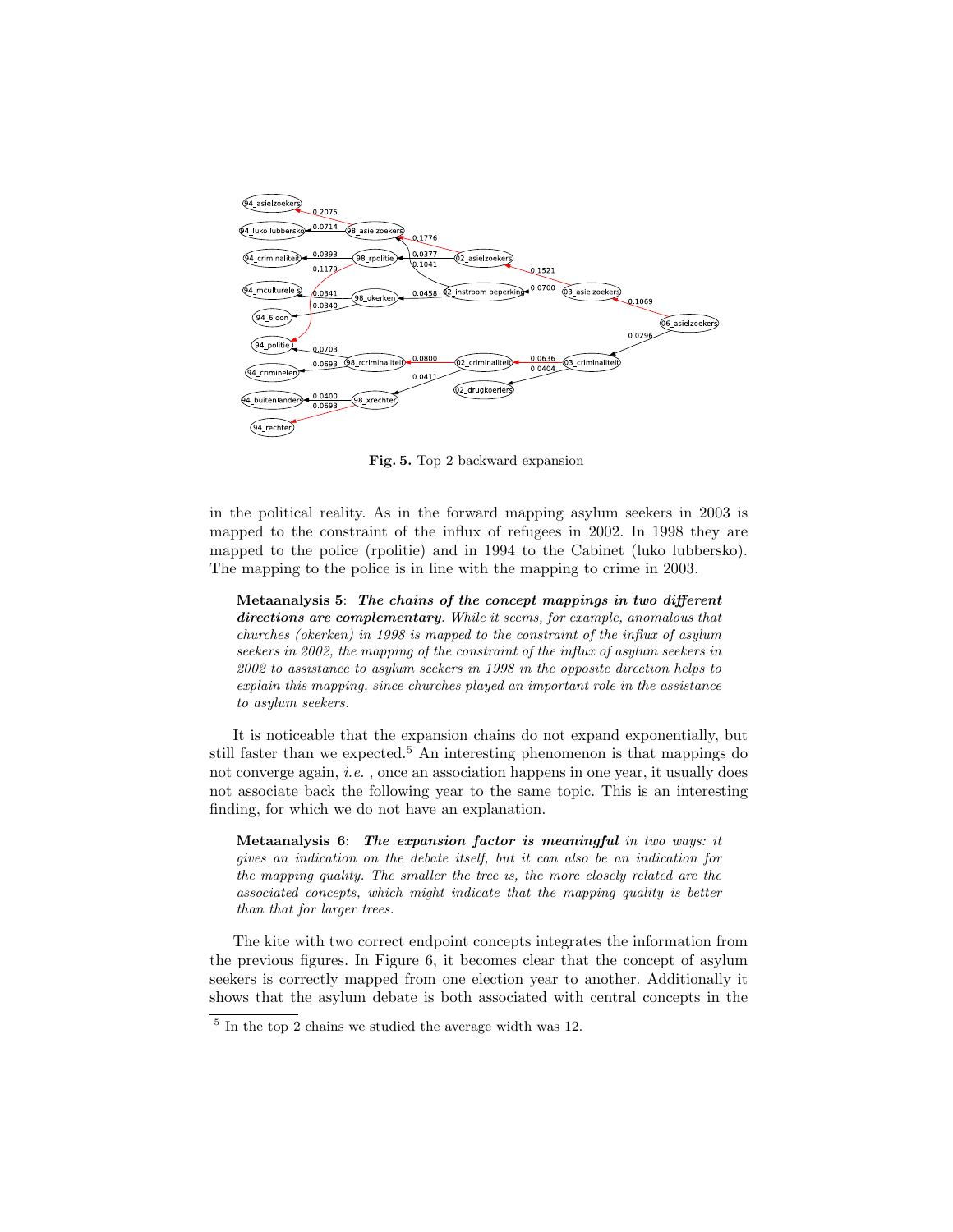

Fig. 6. Kite with two correct endpoint concepts

asylum policy debate, the constraint of the influx of refugees and the assistance to illegal immigrants, and to crime, a concept that is, however not directly related to asylum seekers, related to the concept in the political reality.

Metaanalysis 7: Kites from end to end seem the most useful way of illustrating concept drift, as incorrect associations are eliminated (because they are not mapped back to the start-concept). However, such a kite is less fine-grained than the forward chain: the subtle change between negative and positive connotation between 02 instroom beperking and 06 integration is lost.

#### 5.3 Discussion

The issues discussed in the previous section mostly center around two questions: the usefulness of our proposed mapping chains, and the meaning of the extensional mappings in the first place. Studying a representative sample of chains through our domain expert indicates clearly that mapping chains can be interesting given the reasonable quality of the individual mappings we can produce.

However, apart from the concern about the accuracy of the mapping method used here, two problems are apparent to which we do not yet have a satisfactory solution: the lack of a notion of correctness of extensional mappings in the chains, and the evaluation of this correctness. Our manual analysis shows plenty of examples where an associative semantics of mappings based on the extensions of concepts corresponds to an intensional relation of the meaning between of two concepts. However, in other examples these associations often totally diverge from what domain experts find acceptable intensional similarities. We have no intuition yet how to address this problem, i.e. , how to formalise and study it. The most promising solution for addressing this problem is to consider the kite structures, in which the disambiguation of mappings is achieved by requiring a mapping back to the original concept. In that way wild mismatches can be eliminated from the temporal chains. Many interesting parts of the temporal "story" get lost in this approach, though.

The second problem is the strongly related problem of evaluation: so far we found only two ways of evaluating our constructs: 1) comparing the chains with an intensional gold standard, and 2) having a domain expert evaluate each of the chains. Obviously, the first option is methodologically not valid, as we evaluate against something we know not to be the solution. The second approach is more acceptable from the domain perspective, but manual checking is very expensive